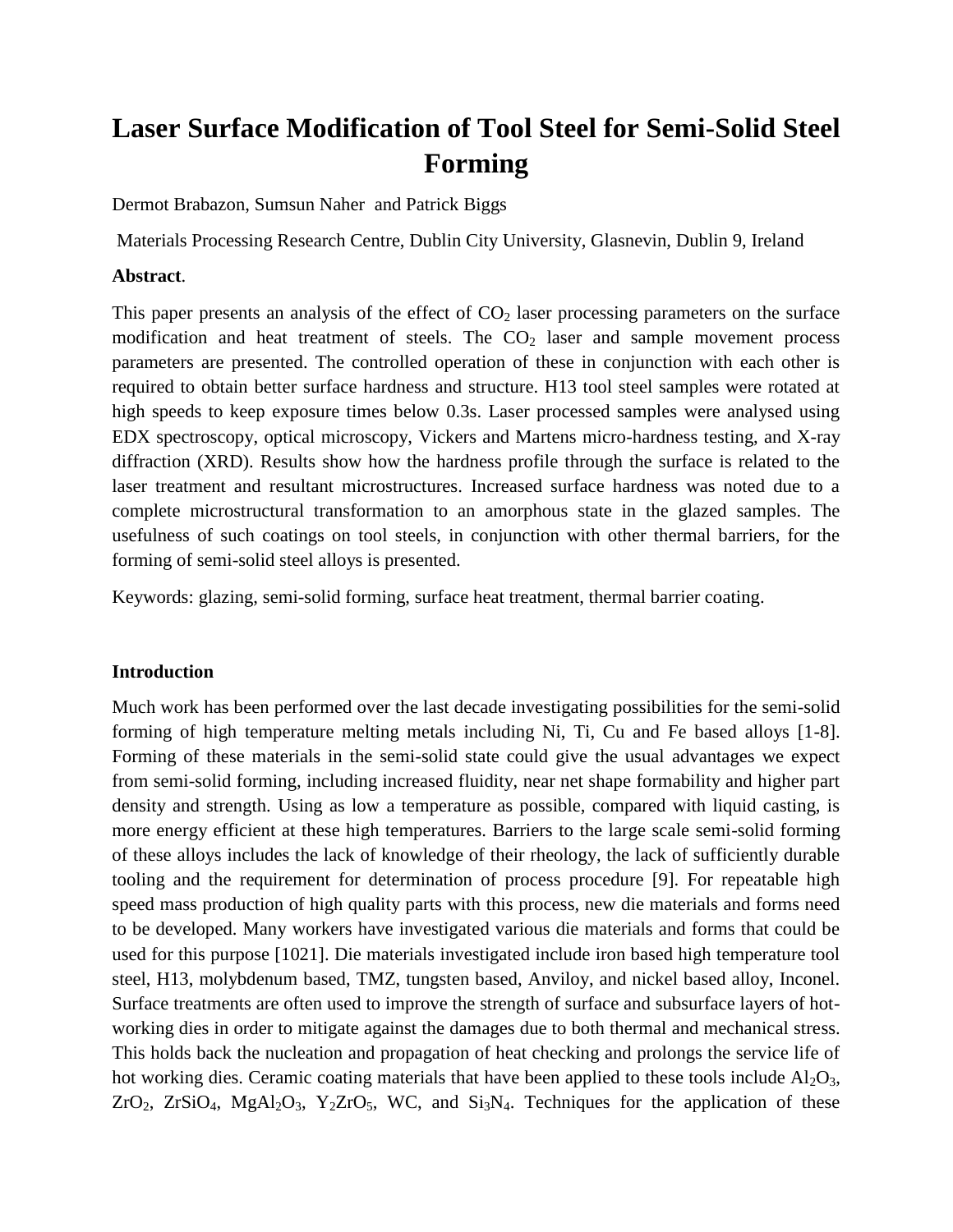coatings include thin coating techniques such as PVC and CVD, as well as thicker coating techniques such as thermal spraying, brazing, explosive welding, laser melt injection and the use of bulk ceramic inserts [19-26].

H13 (wt%: 5.5Cr, 1.8Mo, 1.2V, 1.2Si, 0.5Mn, 0.45C, 0.3Ni, bal. Fe) is a common popular die steel for high temperature usage. High temperature oxidation resistance is a basic requirement which is a characteristic of this material. Other steel dies including PVD coated ledeburitic cold working steels have been investigated in the past for semi-solid steel forming [17]. Laser glazing is a surface treatment process that forms an amorphous layer by causing rapid heating followed by quick quenching. This amorphous structure is hard, wear-resistant, oxidation-resistant and corrosion resistant. Once the surface of the steel becomes amorphous its thermal conductivity can reduce by a factor of ten [27, 28]. Amorphous materials are also considerably harder and more corrosion resistant than their crystalline counterparts [29-31]. This increased hardness and corrosion resistance coupled with the reduced thermal conductivity present the laser glazing process as a technique that can be used to allow the development of high temperature tooling. In this technique, the metal substrate tooling would be first glazed to act as a bond coat for a ceramic thermal barrier coating which would be subsequently applied. The work presented here is focused on the development of a technique to achieve surface glazing and to assess the effect of laser processing parameters on the type of surface structures developed and associated mechanical properties.

# **Materials and Methods**

H13 rods of 10mm diameter and 100 mm long were rotated at high speed and passed longitudinally under a continuous  $CO<sub>2</sub>$  generated laser beam of 0.2 mm spot diameter. The laser beam thus traced out a spiral laser path on the cylindrical surfaces. The laser power was altered between 825 and 1050 W, the traverse speed between700 and 1200 mm/s and the beam overlap between each helix was set to 30%. An argon assist gas was used to avoid oxidation. The irradiance and exposure times were set as shown in Table 1. The sample rotational speeds and linear traverse speeds were controlled to provide the overlap and the exposure time settings. Exposure times were calculated in the conventional manner by dividing the diameter of the spot size by the point speed. The exposure times and irradiances required were determined from similar previous work [32-34].

**Energy Dispersive X-ray Spectroscopy (EDX)**. The composition of the alloy was check with an Energy Dispersive X-ray spectroscopy system (IMIX PGT X-ray Microanalysis) which was used in conjunction with a Leo 440 Scanning Electron Microscope.

**Micro-Hardness**. Vickers and Martens micro-hardness readings were recorded. A Leitz 301 was used to measure the Vickers micro-hardness. The Martens micro-hardness was measured with an instrumented FISCHERSCOPE® HM2000 in accordance with ISO 14577.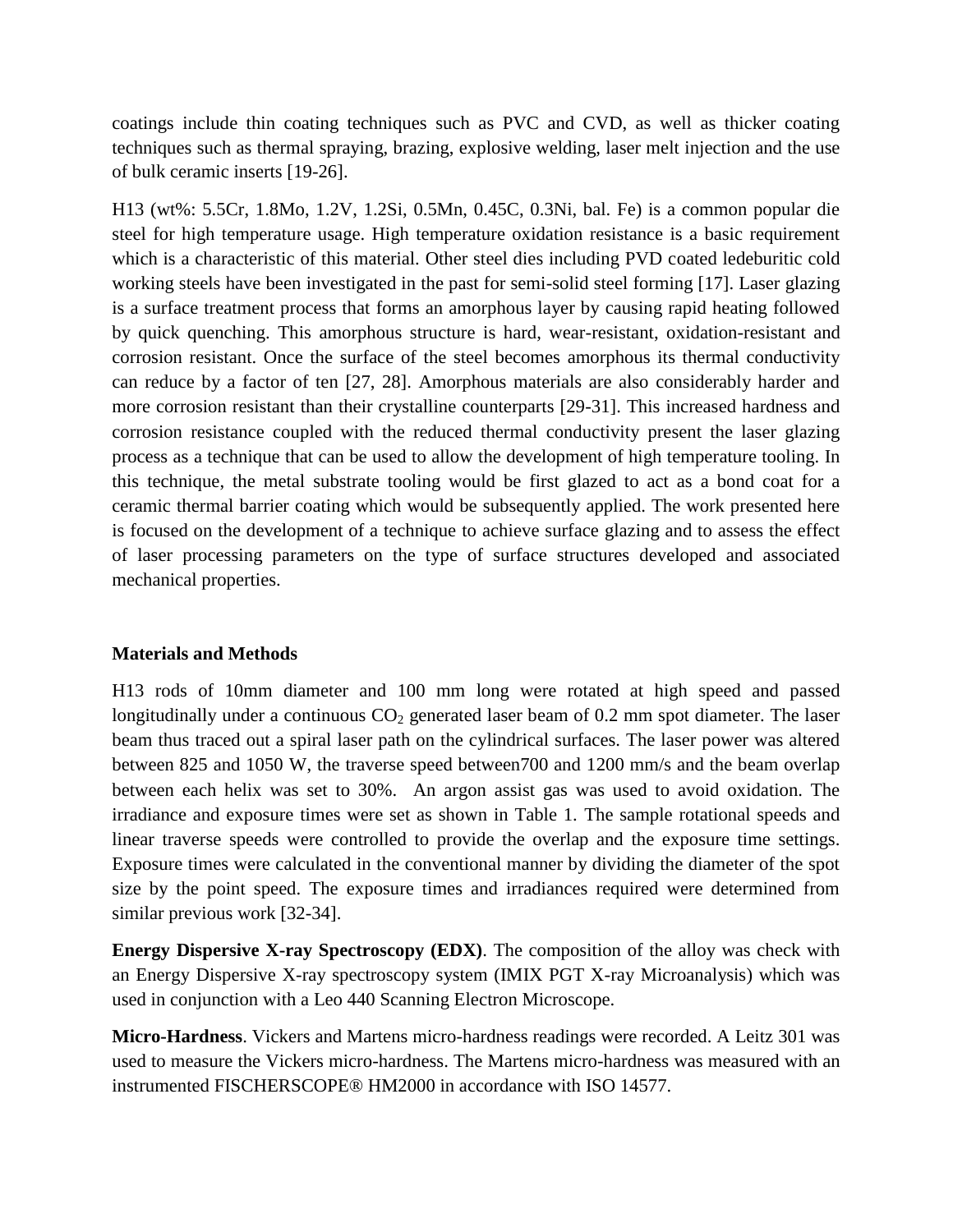| Expt.          | <b>Irradiance</b>   | <b>Exposure</b><br>Time |      |      | Expt. | <b>Irradiance</b>   | <b>Exposure</b><br>Time |      |      |
|----------------|---------------------|-------------------------|------|------|-------|---------------------|-------------------------|------|------|
| No.            | (W/m <sup>2</sup> ) | (ms)                    | HМ   | hmax | No.   | (W/m <sup>2</sup> ) | (ms)                    | HМ   | hmax |
|                | 478                 | 0.29                    | 2430 | 3.29 | 10    | 263                 | 0.25                    | 4765 | 2.31 |
| $\overline{2}$ | 334                 | 0.29                    | 4847 | 2.29 | 11    | 334                 | 0.21                    | 2036 | 3.61 |
| 3              | 382                 | 0.29                    | 2373 | 3.32 | 12    | 310                 | 0.21                    | 3946 | 2.54 |
| $\overline{4}$ | 310                 | 0.29                    | 4998 | 1.99 | 13    | 287                 | 0.21                    | 4191 | 2.5  |
| 5              | 287                 | 0.29                    | 4765 | 2.3  | 14    | 263                 | 0.21                    | 2464 | 3.3  |
| 6              | 263                 | 0.29                    | 4802 | 2.01 | 15    | 334                 | 0.17                    | 4077 | 2.5  |
| 7              | 334                 | 0.25                    | 2814 | 3.19 | 16    | 310                 | 0.17                    | 4767 | 2.3  |
| 8              | 310                 | 0.25                    | 4754 | 2.23 | 17    | 287                 | 0.17                    | 4357 | 2.4  |
| 9              | 287                 | 0.25                    | 4958 | 2.01 | 18    | 263                 | 0.17                    | 5738 | 2.1  |

Table 1 Experimental settings used for the laser surface heat treatment experiments and Martens Hardness and indentation depth results indicated in the last two columns.

**Metallography**. The rods were sectioned 10 mm from the end of the processed region and prepared for metallographic examination in order to examine the through thickness microstructures. Nital with 2-5% nitric acid and methanol was used for etching. The samples were treated with this etchant for up to 15 seconds which was then washed off. A Leica MF2 Universal optical inverted light microscope was used to take the micrographs.

**X-ray Diffraction (XRD)**. The laser treated specimens were investigated with X-ray diffraction using CuKα radiation in order to find out the extent of transformation to an amorphous structure after laser treatment. The X-ray diffraction pattern was recorded using a Bruker X-ray DIFFRAC<sup>plus</sup> D8 ADVANCE diffractometer. The pattern was recorded between a 20 range of 5– 35° at 30 kV and 20 mA. A scanning speed of 1 °/min and a chart speed of 5 mm/min were used.

#### **Results**

Energy Dispersive X-ray Spectroscopy (EDX). The composition found from EDX for this tool steel was 5.36Cr, 1.59Mo, 1.0Si, 1.0V, 0.49Mn, 0.45C, 0.22Mg, bal. Fe which is the expected composition for a H13 tool steel.

**Micro-Hardness**. The Martins (HM) hardness and the maximum indentation depths are shown in Table 1. The Vickers hardness measurements, not shown, produced the same trends as the HM values. Sample one and three were processed at a much higher power compared with the other samples. It is believed that the lower hardness readings at the surface of these samples was due to the presence of a ferritic structure resulting from slower cooling which it turn was caused by the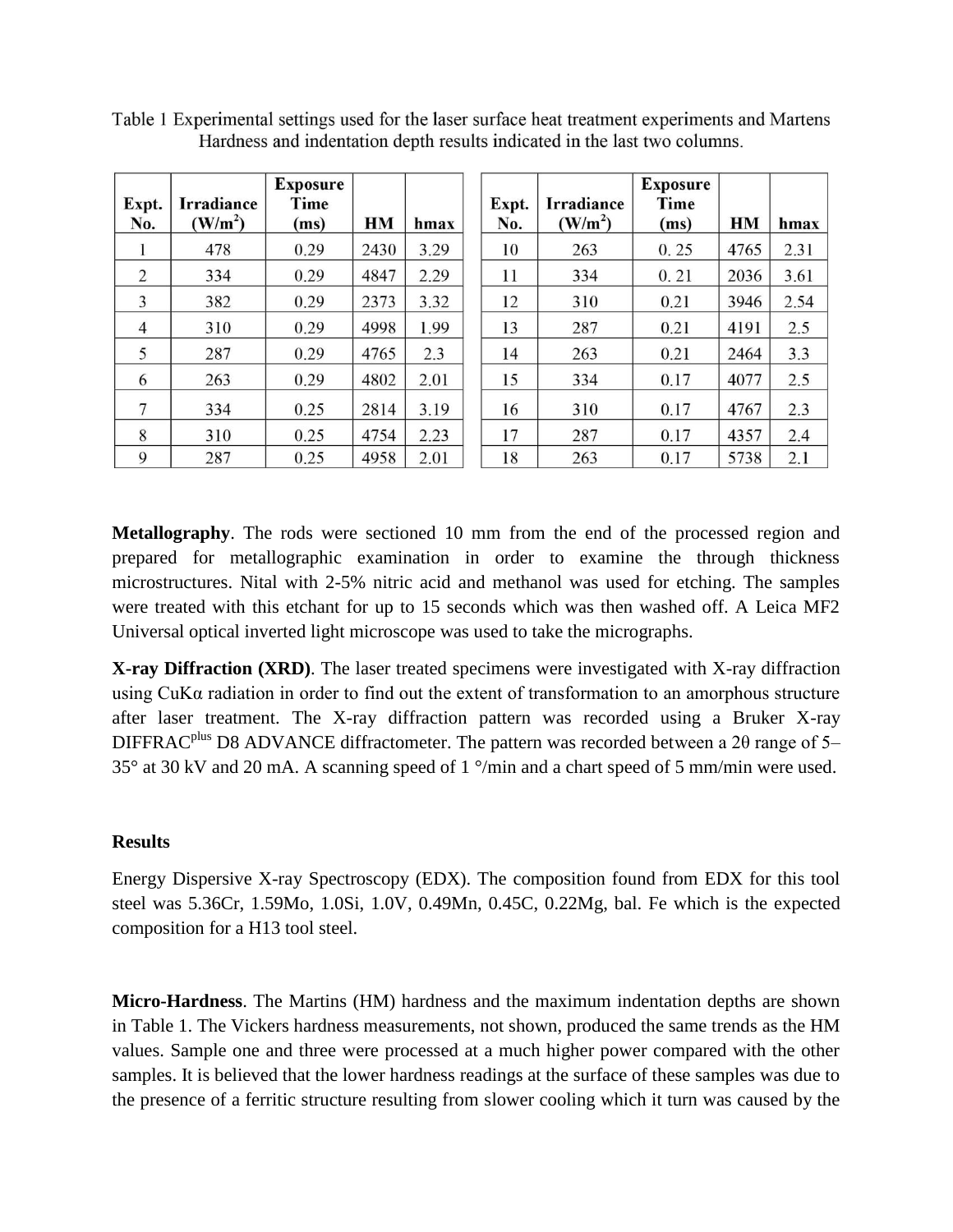greater power density used. This was confirmed also from metallography. The other samples were processed at a powder density of 262, 287, 310, or 334 W/m2 and an exposure time of 0.17, 0.21, 0.25 or 0.29 seconds. All of these latter samples showed a large increase in hardness, up to two times greater, than that of the substrate.

**Metallography**. The micrographs from the through surface cross section of samples 3, 9, 10 and 17 are shown in Fig. 1.



Figure 1 Micrographs of laser surface treated H13 tool steel (a) sample 3, (b) sample 9, (c) sample 10 and (d) sample 17.

A typical surface microstructure affected depth of 150 µm was noted however this varied depending of the processing conditions. Samples 3, 9 and 17 had an affected region of approximately 150 µm deep, whereas sample 10 showed an affected region 60 µm deep. Like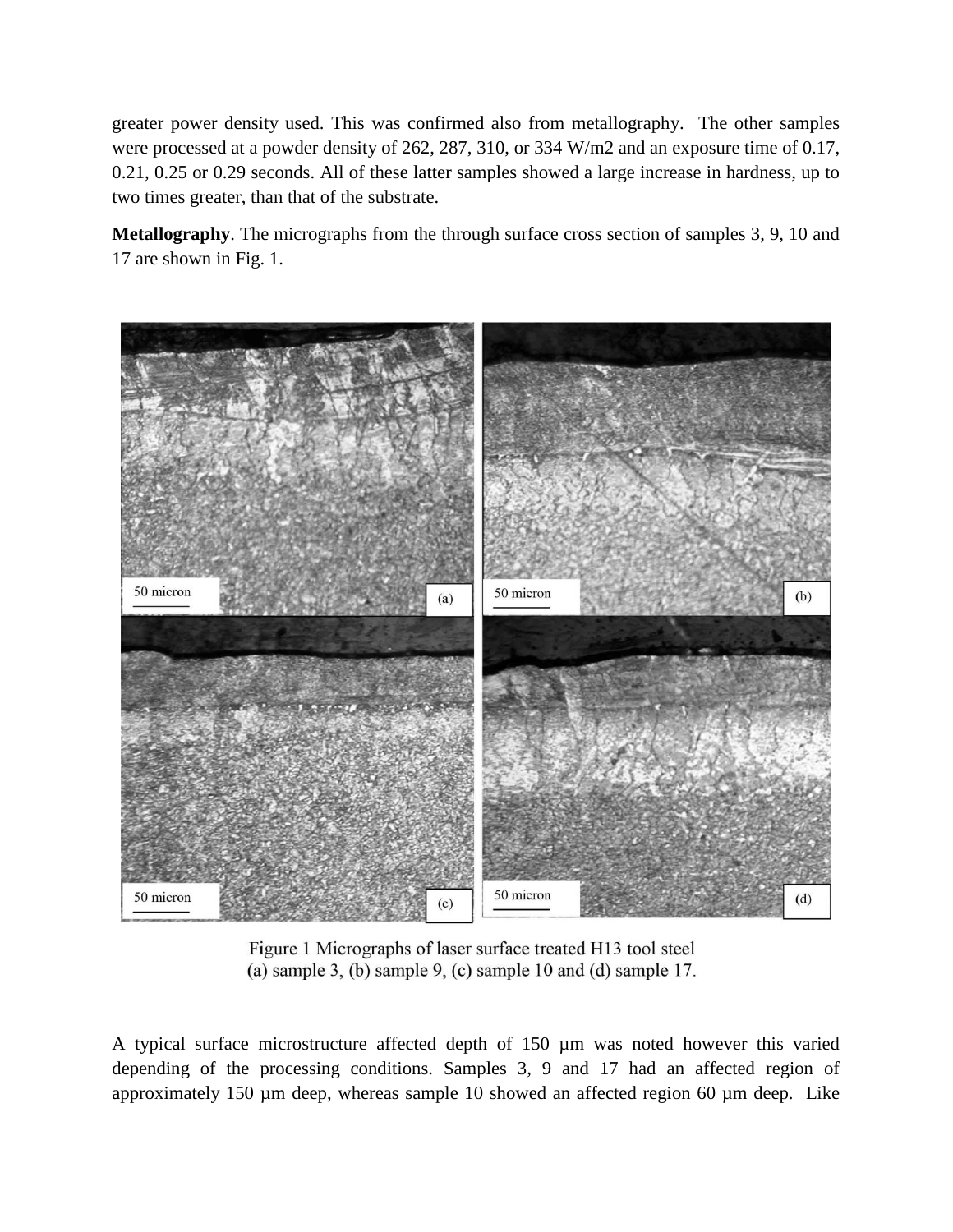most steel H13 is allotropic which is a reversible phenomenon by which the steel can exist in more than one structure. Fully ferritic structure is obtained only when the carbon content is low. Ferrite is a soft low-strength phase and of body centered cubic crystal structure. The formation of martensite, which is not an equilibrium phase in steel, depends on chemical composition and cooling rate from the high temperature austenite region. Carbon content markedly influences the nature of the formed body centered tetragonal martensite microstructure. In Fig. 1 (a), (b) and (c) where higher heat affected zone was observed, more ferritic structure is seen due to the diffusion of interstitial carbon from unstable martensite structure. EDX showed carbon build up on the sample surface and at the interface between the layer structures. It is important to note also that in order to obtain a glassy structure; the metal must be cooled at a rate such that the nose of the timetemperature transition diagram is avoided. The location of the ferrite phase was different depending on the sample. For sample 3, the ferrite was observed on the surface whereas for samples 9, 10 and 17 it is located approximately 40  $\mu$ m beneath the surface. Samples 9, 10 and 17 showed some amorphous surface structure as shown by the XRD, see next section. This was achieved with processing conditions which would have brought the surface temperature just above the melt temperature such that very rapid cooling could occur at the fast moving surface. Subsequent to this, reaming heat would slowly be conducted away trough the sample giving the entrapped directionally solidified ferrite grain structure observed

**X-ray diffraction (XRD)**. The X-ray diffraction patterns of H13 tool steel substrate and laser treated specimen 9 surface are shown in Fig. 2.



Figure 2 X-ray diffraction patterns of counts versus  $2\theta$  for H13 tool steel (a) substrate and (b) laser treated specimen surface.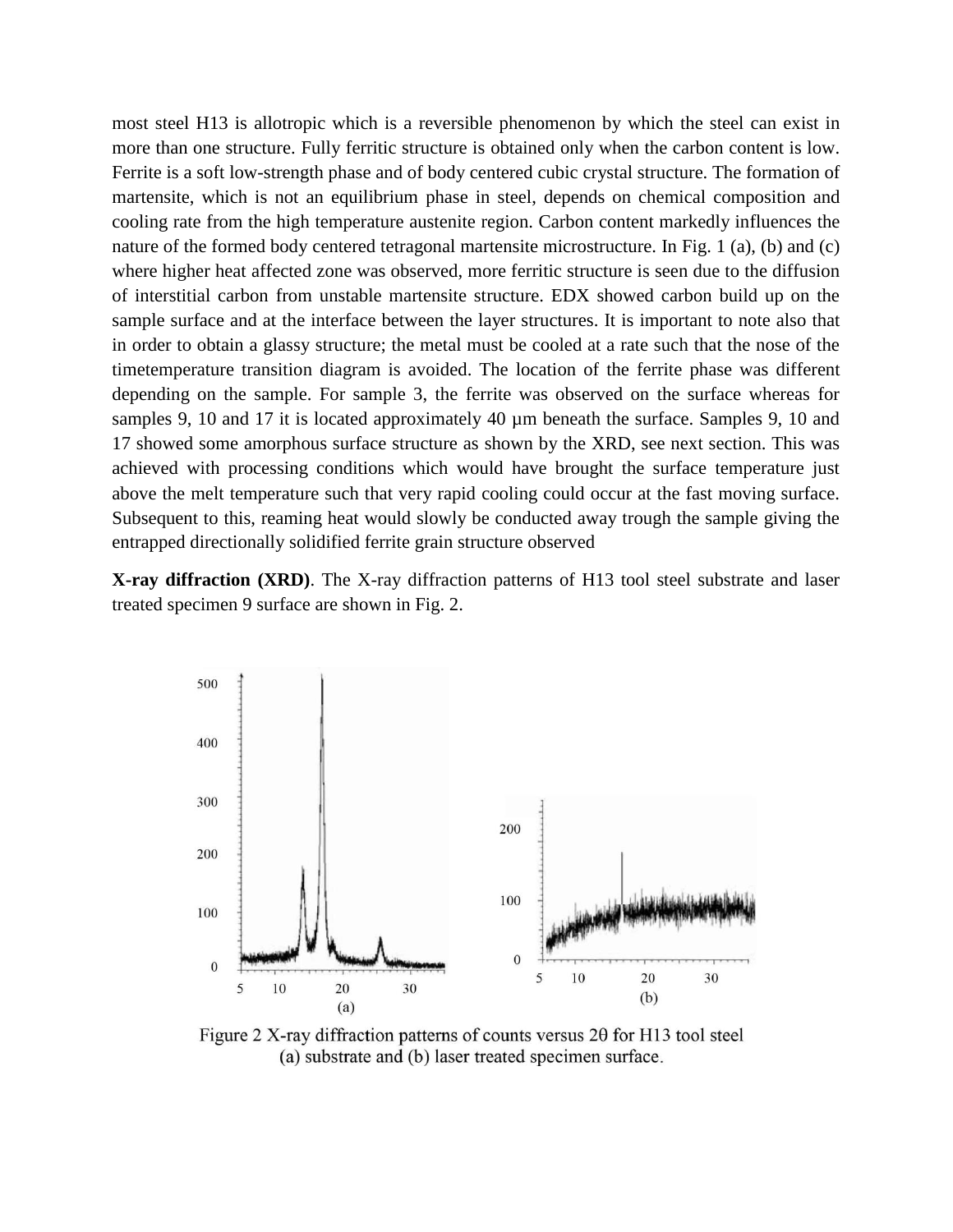Recorded values for the H13 XRD patterns from the substrate are listed in Table 2. For the substrate three peaks are evident at 14, 17 and 25.5 degree angles with an intensity of 161, 492 and 49 counts respectively. In comparison, the laser treated surface response has only one peak with very low intensity of less than 180 counts. This peak also shifted slightly to the left which could be related to the generation of internal stress due to the laser treatment.

| Angle $(2\theta)$ | d-value | Intensity<br>(Counts) | <b>Intensity</b><br>(%) |
|-------------------|---------|-----------------------|-------------------------|
| 14.050            | 6.29811 | 161                   |                         |
| 16.888            | 5.24570 | 492                   | 100                     |
| 25.548            | 3.48382 | 49                    |                         |

Table 2 Values for H13 tool steel substrate XRD pattern.

## **Discussion**

An advantage of surface glazing is the potential ability of this process to tailor a thermal shock barrier for the underlying die surface [28]. The peaks in Fig. 2 (a) indicate that the X-ray beam has been diffracted by the substrate crystal structure. The broad spectra in Fig. 2 (b) represents the spectra one would expect from an amorphous solid or liquid, characterised by an almost complete lack of periodicity [35]. Laser glazing would be only one part of the potential solution to finding long life tooling. Knowledge gained from thermal barrier coatings (TBC) used for turbine blades is a useful guide to providing a solution to tooling that can withstand similar high temperatures in semi-solid metal processing. Lower total linear thermal expansion which has been noted for glass metals at high temperatures could also enable better functional grading of the TBC [36]. The coating process could follow the steps of laser glazing on the surface of tool steel, followed by thermal spraying a ceramic TBC and followed in turn by laser scanning on the ceramic surface to achieve closed pores and a smoother surface. The metal glazing in this case could either take the place of or be used along with the metal bond layer that is conventionally used for TBCs in aviation applications. Keeping the tooling temperature at an elevated level during processing could also help increase the die life [21]. With continuous operation of the die forming machine, any extra energy used to keep the tool temperature at a high level may be compensated for by the extra die life. Impurities added to the H13 steel that interfere with the diffusion-controlled transformation process such as TiC, CrC or rare earth elements would allow for lower cooling rates to obtain a glass structure and provide a wider potential processing range [35]. Fe base bulk glass metal sheets are already commercially available and are superformable above the glass transition temperature [3739]. After thermal spraying a ceramic coating onto this, it could then be used as a die insert or cladding. Due to the severer requirement for a thermal barrier at these high temperatures, a thicker thermal spraying should be better than either thin PVD or CVD coatings. The extra small amount of porosity in the thermally sprayed coating would be advantageous in the sense that it would increase the degree of insulation. Even with a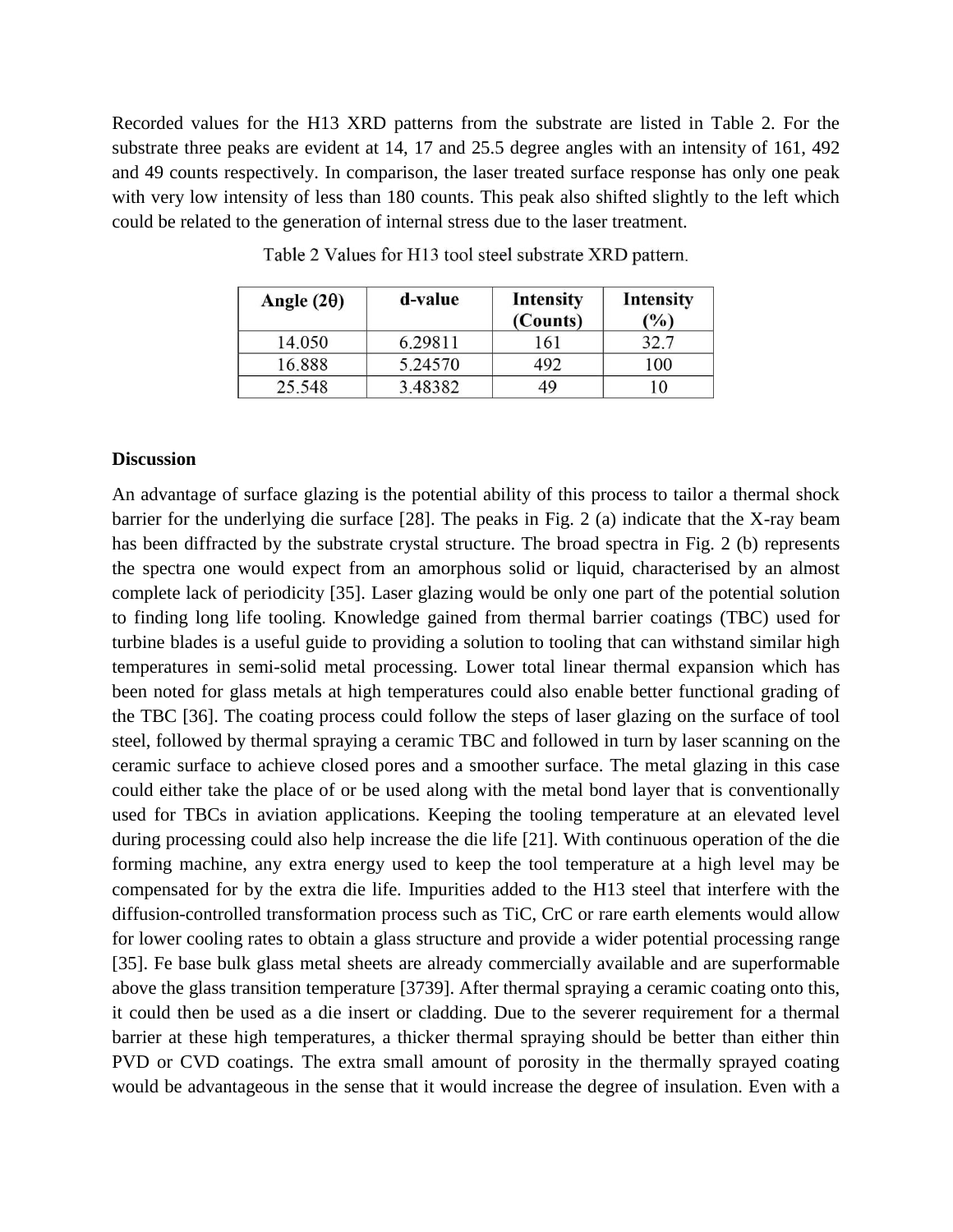thicker thermal spray coating, a high temperature thermal barrier coating wash could also be required between each injection [40, 41].

#### **Acknowledgements.**

The authors would like to acknowledge the technical support from Martin Johnson and Michael May in performing this study. The authors would also like to acknowledge the EU Cost Action 541 and partners involved therein for providing the opportunity for discussions on this work.

#### **References**

[1] H. Bramann, M. Fehlbier, P.R. Sahm and A. Bührig-Polaczek, J. of Mat. Proc. Tech. 155– 156 (2004) 1357–1364

[2] D.I. Uhlenhaut, J. Kradolfer, W. Puttgen, J.F. Loffler and P.J. Uggowitzer, Act. Mat. 54 (2006) 2727–2734

[3] M. S. Lewandowski and R.A. Overfelt, Acta mater. Vol. 47, No. 18, (1999) 4695-4710

[4] B.A. Behrens, B. Haller and D. Fischer, Steel Research International, Verlag, 2004

[5] M.Z. Omar, E.J. Palmiere, A.A. Howe, H.V. Atkinson and P. Kapranos, Mat. Sci. and Eng. A 395 (2005) 53–61

[6] R. Kopp, J. Kallweit, T. Moller and I. Seidl, J. of Mat. Proc. Tech. 130–131 (2002) 562–568

[7] Y.Q. Zhao, W.L. Wu and H. Chang, Materials Science and Engineering A 416 (2006) 181– 186

[8] M. Ramadan, M. Takita, H. Nomura and N. El-Bagoury, Mat. Sci. and Eng. A430 (2006) 285

[9] http://www.cost541.ulg.ac.be/; accessed 20/05/2008.

[10] J. She and T. Ohji, J. Am. Ceram. Soc., 85, 8 (2002).

[11] S. Meyer-Rau and R. Telle, J. of European Ceramic Society, 25 (2005).

[12] H. Evans, M. Taylor, J. Aerospace Engineering, IMechE, 220, Part G (2006).

[13] V. Velay, G. Bernhart, D. Delagnes and L. Penazzi, Fatigue Fract Engng Struct, 28 (2005).

[14] D.H. Kim, B.M. Kim and C.G. Kang, Int. J. Adv. Manuf. Technol. 27 (2005) 33–39.

[15] K. Das and T.K. Bandyopadhyay, Materials Science and Engineering A379 (2004)

[16] K. Bobzin, E. Lugscheider, M. Maes and P. Immich, 9th Int. Conference on Semi-Solid Processing, Pusan, South Korea, Sept. 2006, Solid State Phenomena, 116-117 (2006) 704-707

[17] G. Hirt, F. Knauf, K. Bobzin and P. Immich, AIP Conf. Proc., Vol. 907 (2007) 1173-1178